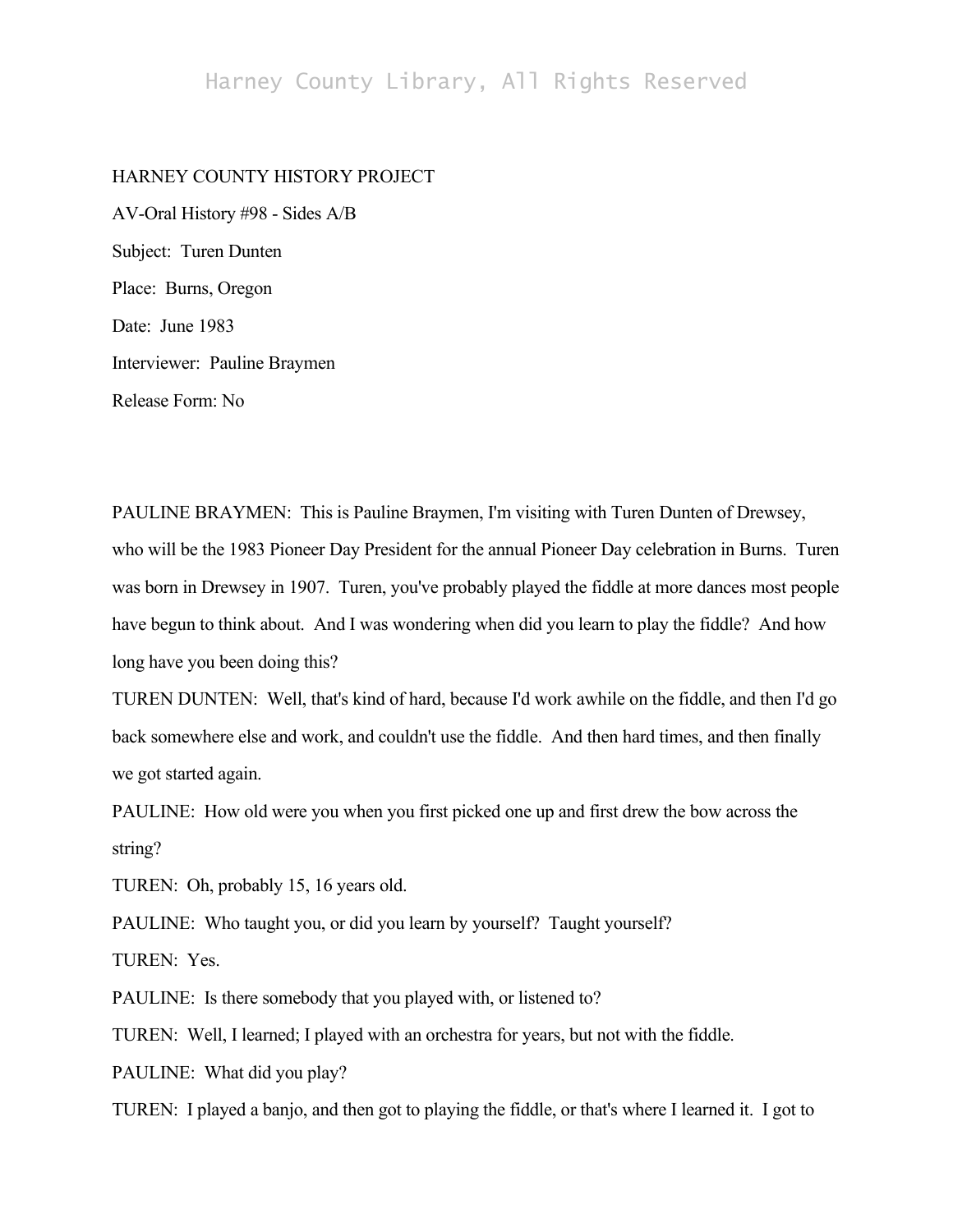playing with John Gearhart, and Jimmie Capps, and then I got to fiddling ---

PAULINE: Those are all Drewsey ---

TUREN: Yeah.

PAULINE: --- old timers. When did you learn to play the banjo?

TUREN: About the same time.

PAULINE: About the same time. You started ---

TUREN: Well, how I happened to play the banjo, well I was fiddling the melody, see, and long comes the Riley boy. And Howard Riley, and oh, what's his name, Joe Boy Lillard, and they each one had a saxophone. I don't know if you know what a saxophone does to a fiddle?

PAULINE: Well, it would pretty well drowned it out!

TUREN: It did drowned it out! So, I said, "Well, I'll fix that." So, I went and got the banjo and I got that one that puts out, and I stayed right up with them. We played for a lot of dances, a lot of dances.

PAULINE: Mostly at Drewsey, or did you play in Burns or ---

TUREN: Well, we played at lots of the Grange Halls, and lots in Drewsey, and lots over the country.

PAULINE: At the Grange Hall, Poison Creek Grange Hall, you're talking about?

TUREN: Yeah, and our own too.

PAULINE: And the Grange Hall at, what did they call that? Was it the Pine Creek, Drewsey Grange?

TUREN: Drewsey Grange, but it's up there.

PAULINE: Drewsey Grange.

TUREN: Then I played the guitar too. I didn't care for the --- I like a guitar, but then I wasn't fast enough, good enough. It's got two too many strings.

PAULINE: The fiddle only has four, and you don't have to worry about ---

TUREN: Yeah, and the banjo only has four too, and that's the way we got started, and we're still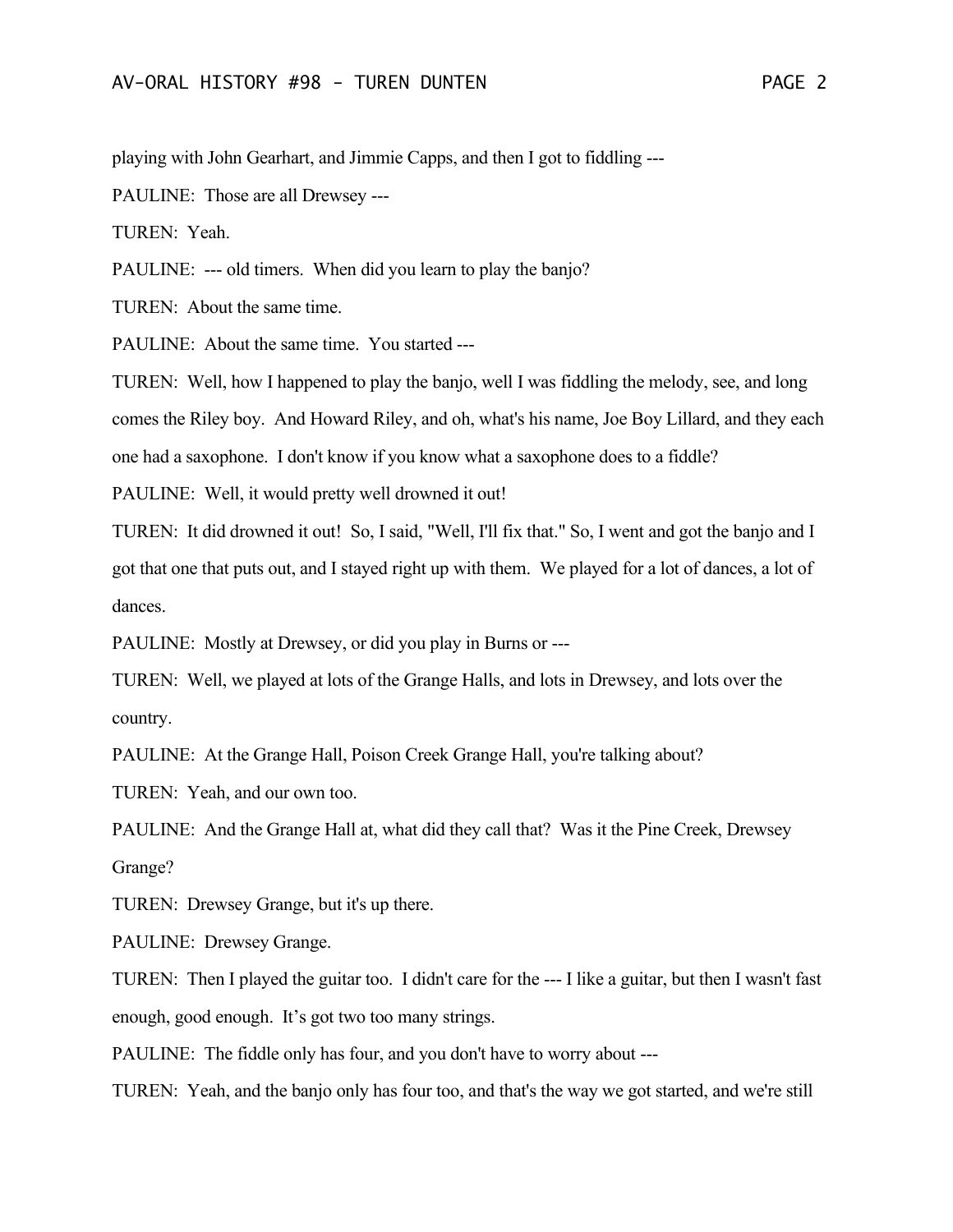going.

PAULINE: I see you're still fiddling for the Old Time Fiddlers, fiddling up a storm.

TUREN: Yeah.

PAULINE: You call square dances too?

TUREN: Yeah, I used to call quite a few square dances, but I got so I forgot them.

PAULINE: And I have a sneaking suspicion that you kind of like to dance too. Because I see you put that fiddle down every once in a while, and grab some young lady and ---

TUREN: Yeah, yeah, I like to dance.

PAULINE: You like to see other people dance too.

TUREN: Yep. You get one that's a little tough to play, I'll go dance. And they come up with some dillies too.

PAULINE: Yeah. Do you notice a lot of difference in the way some of the younger people are

playing their fiddles, and what you used to do like 30 or 40 years ---

TUREN: No.

PAULINE: --- years ago? Are they pretty much keeping to the same ---

TUREN: No. When you play a fiddle, you play a fiddle. The only thing you can get.

PAULINE: There are some changes then?

WILMA DUNTEN: Their methods are changing a lot.

TUREN: Huh?

WILMA: Their methods of playing are changing a lot, even in the Old Time Fiddlers. The younger people are coming up with a little different style.

TUREN: Well, the fiddler's tuned now, just like it was then. It's still the same fiddle. You gotta use your fingers, but I'll tell you some of those fingers just fly. You ever see, what's her name? Oh boy, I'd give my right leg if I could ---

PAULINE: You're talking about Susie, Susie Smith? Yeah, she's got a lot of talent.

TUREN: She called up one morning at home there, and said, "Is this Mr. Dunten?" And I said,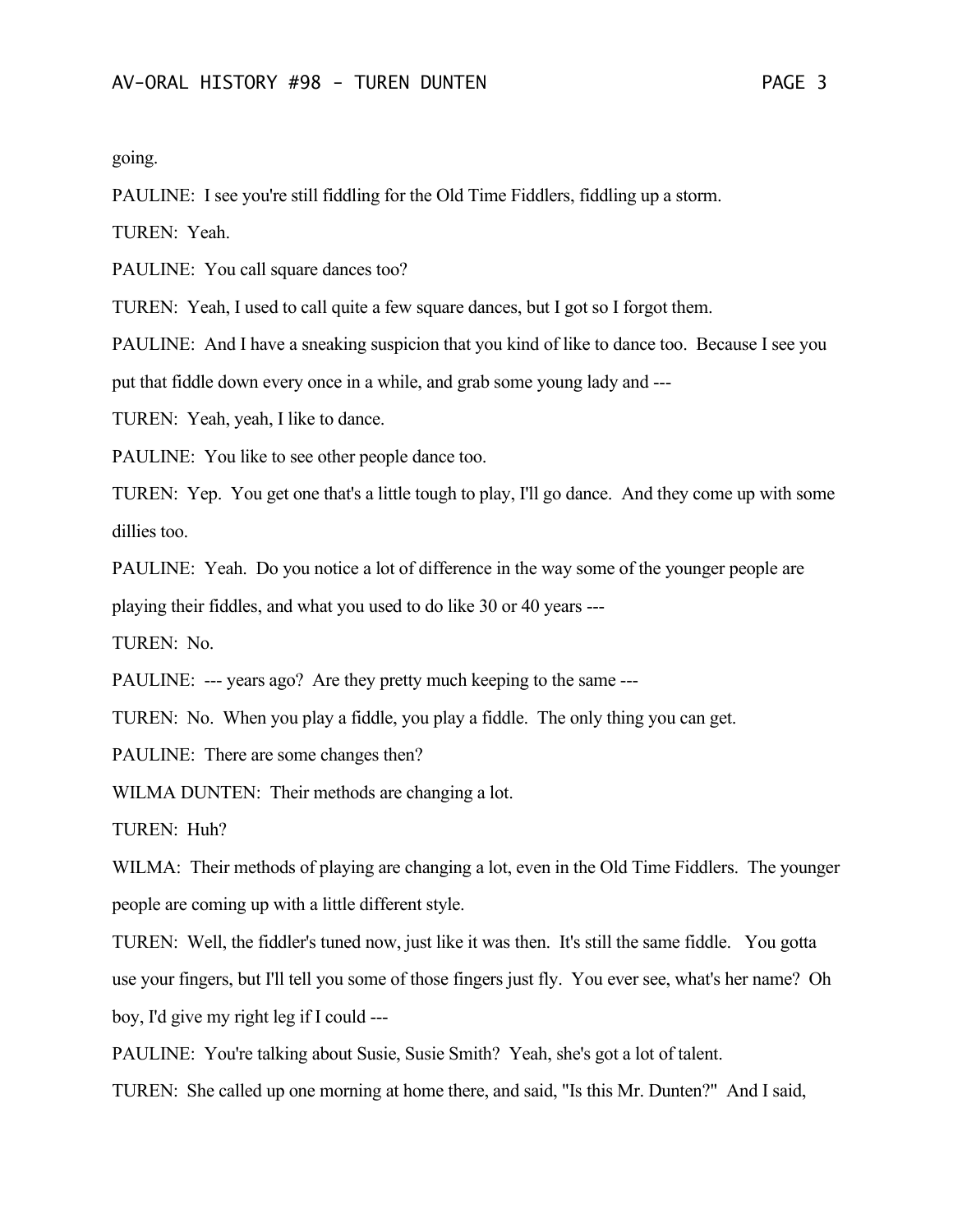"Yes." She said, "You play the fiddle?" And I said, "Yeah, a little." "Well, I'm coming over," she says, "I want you to teach me some fiddling tunes."

WILMA: That was when they were trying to get the Old Time Fiddlers organized about five years ago.

TUREN: So, I went over, or she came over here, and we played some and then she said, "I wish you'd come over to my place." And so, we went over to her place in a few days and played for her, and she went right off and left me. But her and I had the only two fiddles in Harney County, I believe. We played on a float while they was having a parade, you know, why we was playing. We were on it, and then she went zzzz ---

PAULINE: Well, she knew a little bit about the violin before she started to fiddling.

TUREN: Yeah, that's right. She just wanted some tunes, and she watched me, and she'd be a split second behind me when I hit that note, she was that close. And she's never heard it before either. She's a whiz. You didn't put that down did you?

PAULINE: I got that all down; it's all on there! You bet! You were born in Drewsey on June 29, 1907, and can you tell me who your father was, and you mom, and how did they happened to come to Harney County?

TUREN: Well, my dad's name was Bert. Bertie, but he went by the name of Bert. Bert Eldon, wasn't it? And my mother's name was Laura Groesbeck before she married him.

PAULINE: Were they married before they came to Harney County, or

---

#### TUREN: No.

PAULINE: When did your father come to Harney County?

TUREN: Well, he came over from the Willamette Valley country, and he come across horseback and brought cattle with him. And he first settled in Juntura. Sold that and come up where the place is now.

WILMA: He was married one time before, and his wife died after the birth of the half brother, he's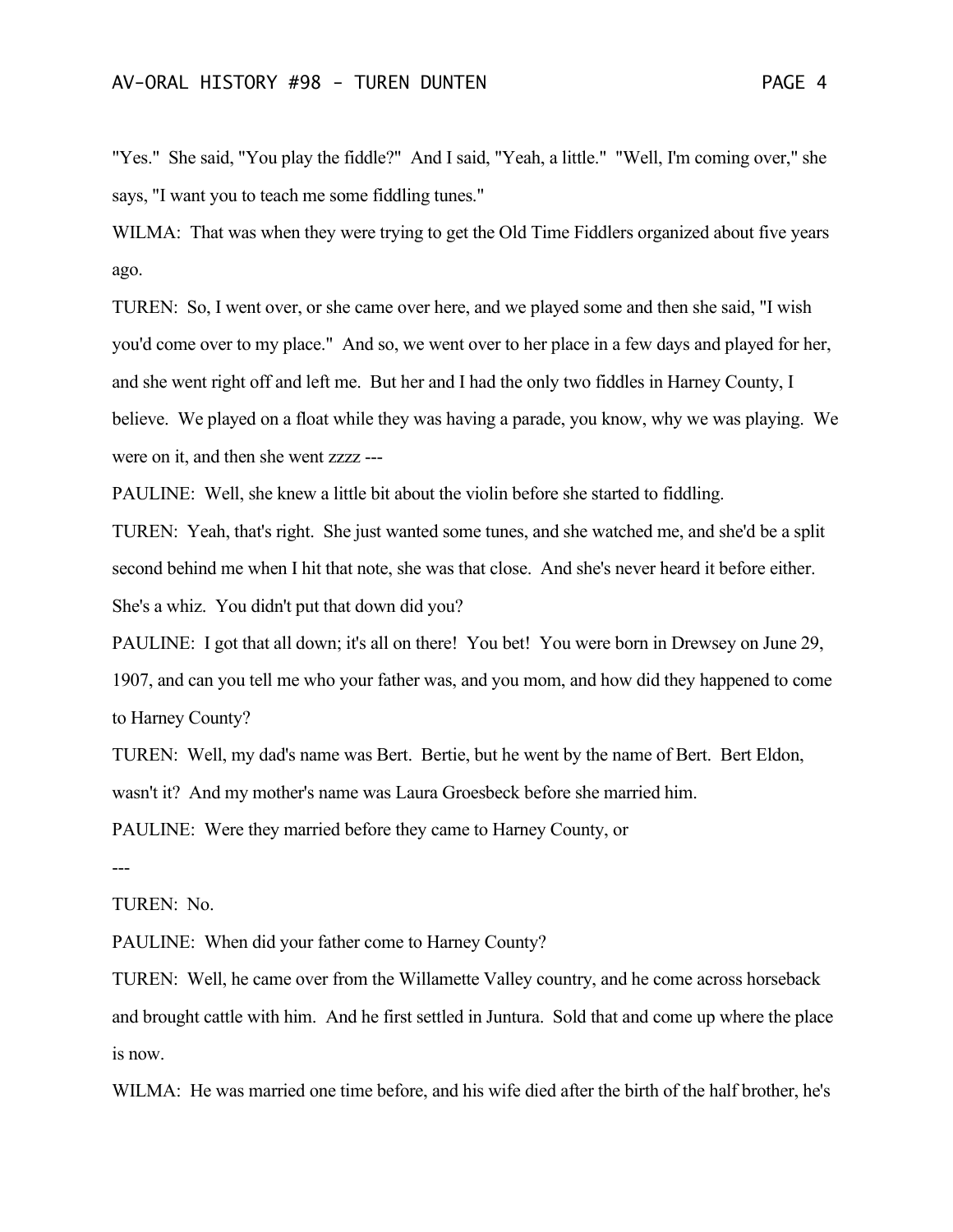older.

PAULINE: It's all here, I just want to get it all on the tape. The half brother was Montrose E.

Dunten. And when did your mother come, or how did your father, how did she happen to be here,

here in Harney County?

TUREN: She was down visiting, and she was there, and they met eventually.

PAULINE: Do you know what part of the East she came from?

WILMA: I've got it all down; I'd better go look.

PAULINE: You were the oldest one of your family, after your half-brother Montrose?

TUREN: Yeah. There was me, and Lola, and then Loren, my youngest brother. And that's when my mother died, when Loren was born.

PAULINE: And you went to school at Kimball Flat? Where is Kimball Flat?

TUREN: Do you know that country?

PAULINE: Yeah, but you tell it, so that some one who reads it would know where ---

TUREN: Well, when you come over the hill, there is a big flat there; there is quite a few houses in Kimball Flat.

PAULINE: Over the hill from where?

TUREN: Drewsey.

PAULINE: From Drewsey.

TUREN: About five miles. My place is about five miles from Drewsey.

PAULINE: And that's where you're living now, today, still at Kimball Flat? And was there a school there?

TUREN: Yeah, there was, there isn't now.

PAULINE: How many kids were there in the school when you were ---

TUREN: Thirty.

PAULINE: Thirty kids. Did you have more than one teacher, or just one teacher for all thirty kids?

TUREN: One teacher. They taught, they taught, and we learned just as much as they do now, if not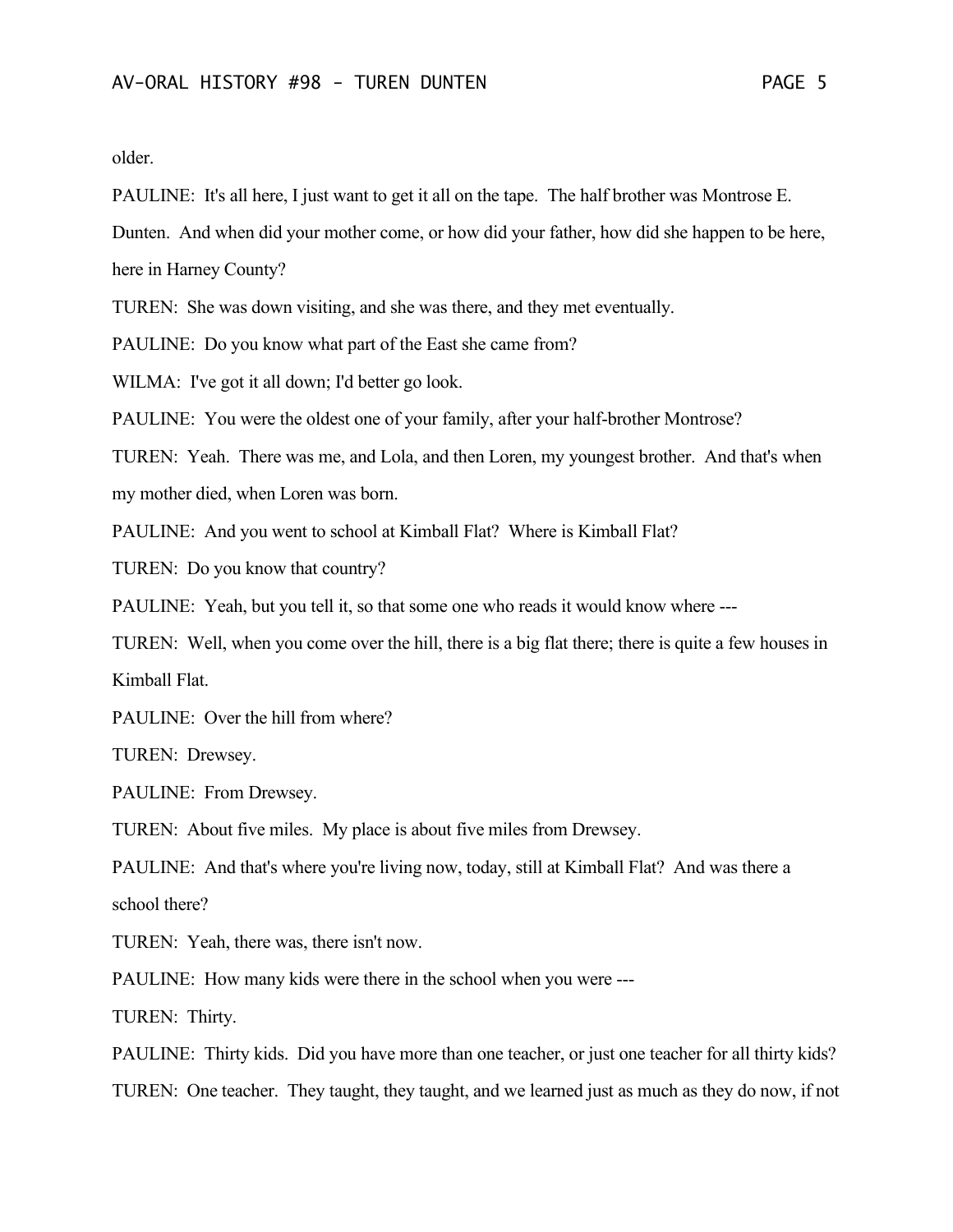more. Yep, Sitz boys, Sitz kids, McMullen kids, Dunten kids, Dunten kids and Howard kids. I don't know how many more. Jack Miller, Jack Miller's dad lived there. Cronin kids. Most of them went horseback.

PAULINE: Were you close enough to walk, I expect?

TUREN: Yeah, we walked.

PAULINE: Did the teacher stay with your family?

TUREN: Most usually, yeah.

PAULINE: Did you always have a woman teacher, or did you sometimes have a man teacher?

TUREN: No, we had a man teacher, and I'll never forget him!

PAULINE: What was his name?

TUREN: I don't think I can --- Robert? I can't think of it. But he taught for several years. He was quite an athlete, and we'd get a lot of playing, you know, where a woman teacher, well they wouldn't come out and play with us.

PAULINE: What else about him do you remember? You said you'd never forget him, what in particular?

TUREN: Well, he never allowed any shenanigans, and he could back 'em up. We had some pretty good-sized boys too. The McMullen boys were part near grown, and Monty was part near grown, but that didn't stop him.

PAULINE: How long, what kind of a school year did you have? Did you stop in the wintertime when the weather was really bad, or ---

TUREN: We didn't stop for nothing.

PAULINE: You went from September to May?

TUREN: That's right. And we walked for miles; we walked to school and walked home.

PAULINE: And some were riding horses for about four or five miles?

TUREN: Yeah, the Cronin's were riding their horses, and the Sitz kids was riding horses, and I think that was all. Howard's, they walked like we did.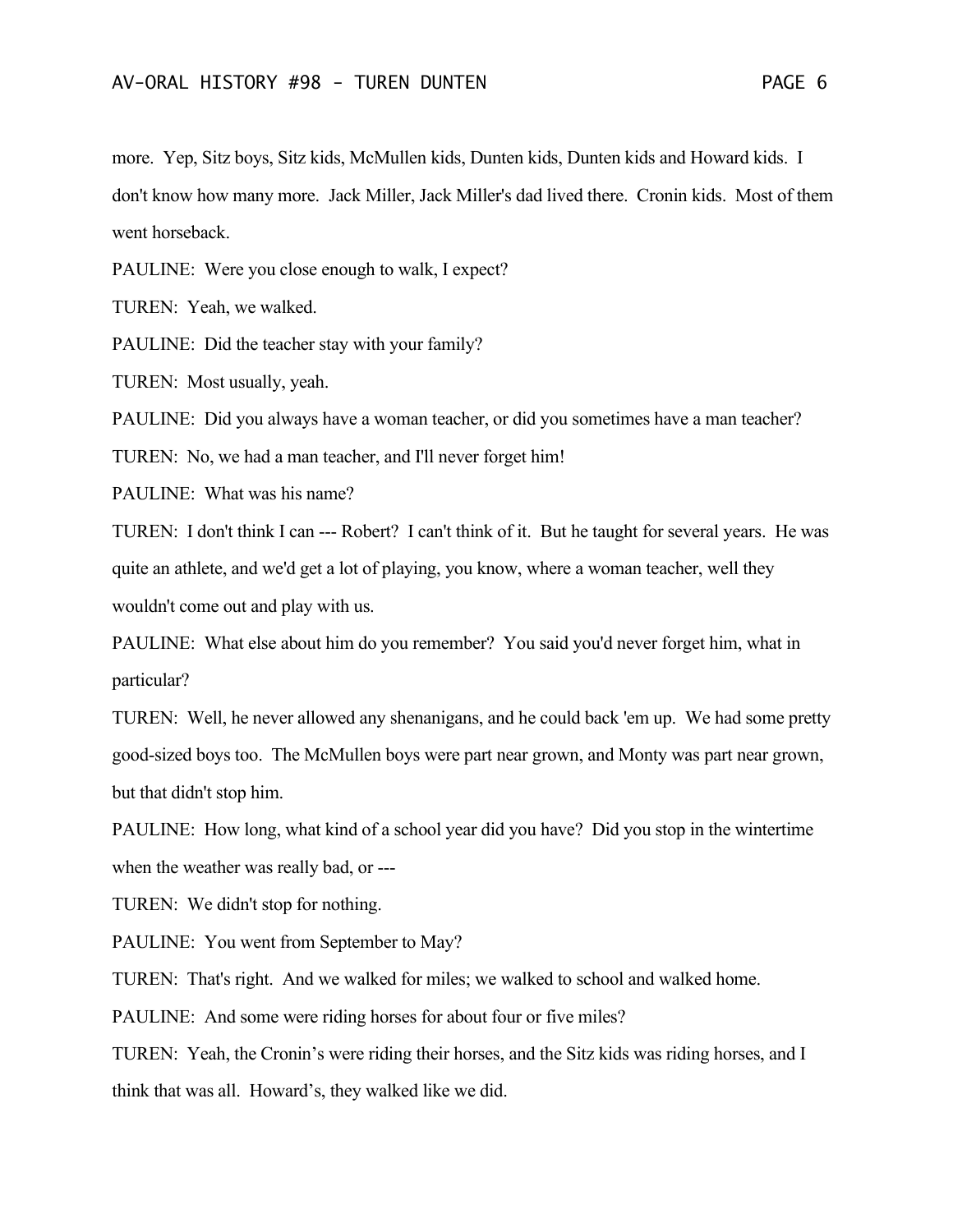PAULINE: What about the weather? That's a good question this year in particular, since we are having all this unusual weather. But what was the weather like in the wintertime?

TUREN: Well, the snow would get two feet deep pretty near every winter, and we walked.

PAULINE: Did that change in later years? Have we had less snow up there in later years, up until lately?

TUREN: Yeah, we --- some years we have a lot more, and some years we don't have hardly any. It's just back and forth.

PAULINE: Yeah, back and forth.

TUREN: Yep. We had a trail. I was coming home one night, oh we started to school, me and Lola, and seen something trotting out across the sagebrush. And right in the middle of a --- ah, what is it coyotes get?

PAULINE: Rabies?

TUREN: Yeah. And I seen that thing, and I says, "Oh, better wait." Stood still and it trotted on, went on away from us. Of course, it was quite a ways from us, but we went to school anyhow. PAULINE: Rabies was quite a problem from time to time.

TUREN: Well, we caught, we didn't catch that coyote, but we had one cow, a yearling, get bit. And Dad caught her and tied her up and she'd just go back and forth. Finally, she just died. There's no cure.

PAULINE: You went to high school in Ontario?

TUREN: I didn't go very long.

PAULINE: You didn't?

TUREN: No.

PAULINE: How long did you go?

TUREN: I went to Christmas, then went home for Christmas and stayed there.

PAULINE: So, you've been ranching ever since?

TUREN: Yeah. Too many people down there.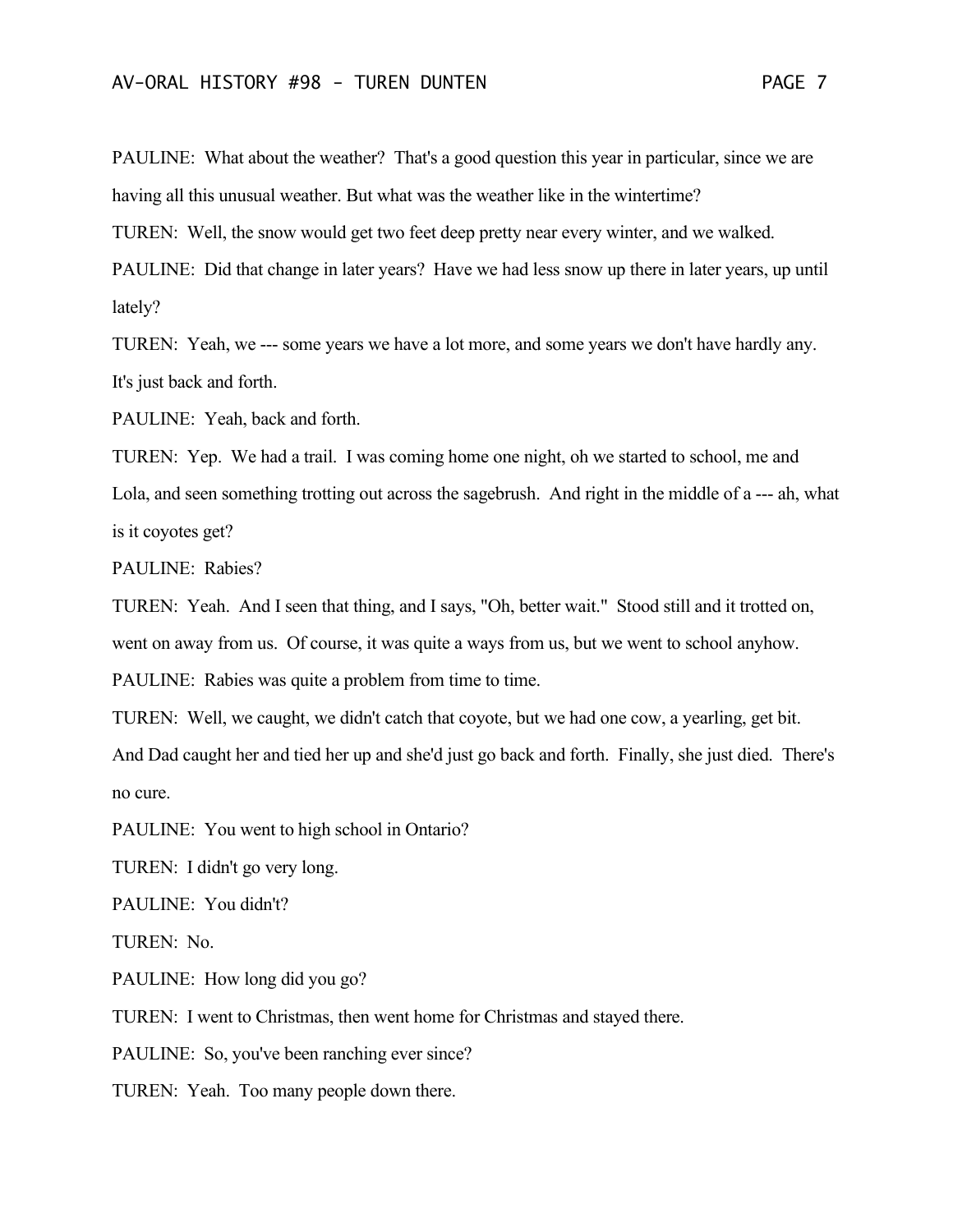PAULINE: You don't like all that population in the big city of Ontario?

TUREN: Well, it wasn't oh, too big, but it was big enough.

PAULINE: Big enough, huh?

TUREN: Yeah. It had ROTC, Army. Every day just before dinner why we had to go through a bunch of --- whatever they told us to do, you know. And I didn't like that, but then I done it. Then I wasn't big enough to play football, and I wasn't fast enough to play baseball, or I wasn't fast enough for track, so I didn't fit in anywhere. And we was staying out with my stepsister's folks. I had to help milk their cows, fifteen cows, night and morning. Walk to school a mile and back. And I wasn't much to study anyway, and that made it worse. So come Christmas time, I come home and never went back. He never insisted. Go if you want, if you don't, don't. I don't want to. Okay. PAULINE: What about your horseback riding and roping?

TUREN: I done a lot of that.

PAULINE: You liked to do that?

TUREN: Oh yeah. I broke horses, and I done lots of roping. We had to go horseback most of the time. When the roads got bad, well even before cars come, you know, we'd go to town horseback. PAULINE: How long did it take you to ride to --- now when you say to town, do you mean into Drewsey?

TUREN: Yeah.

PAULINE: That's about five miles.

TUREN: Five, yeah, just about.

PAULINE: How long would it take you to ride into town?

TUREN: It depended on how fast we wanted to get there. We'd gallop right along! We had good stock. We had thoroughbred horses, they was good. By golly, you could ride one all day, and ride him again the next day. We had a good string of horses.

PAULINE: Okay. When you met and married your wife, Wilma Miller, on February 6, 1932, was she a local girl?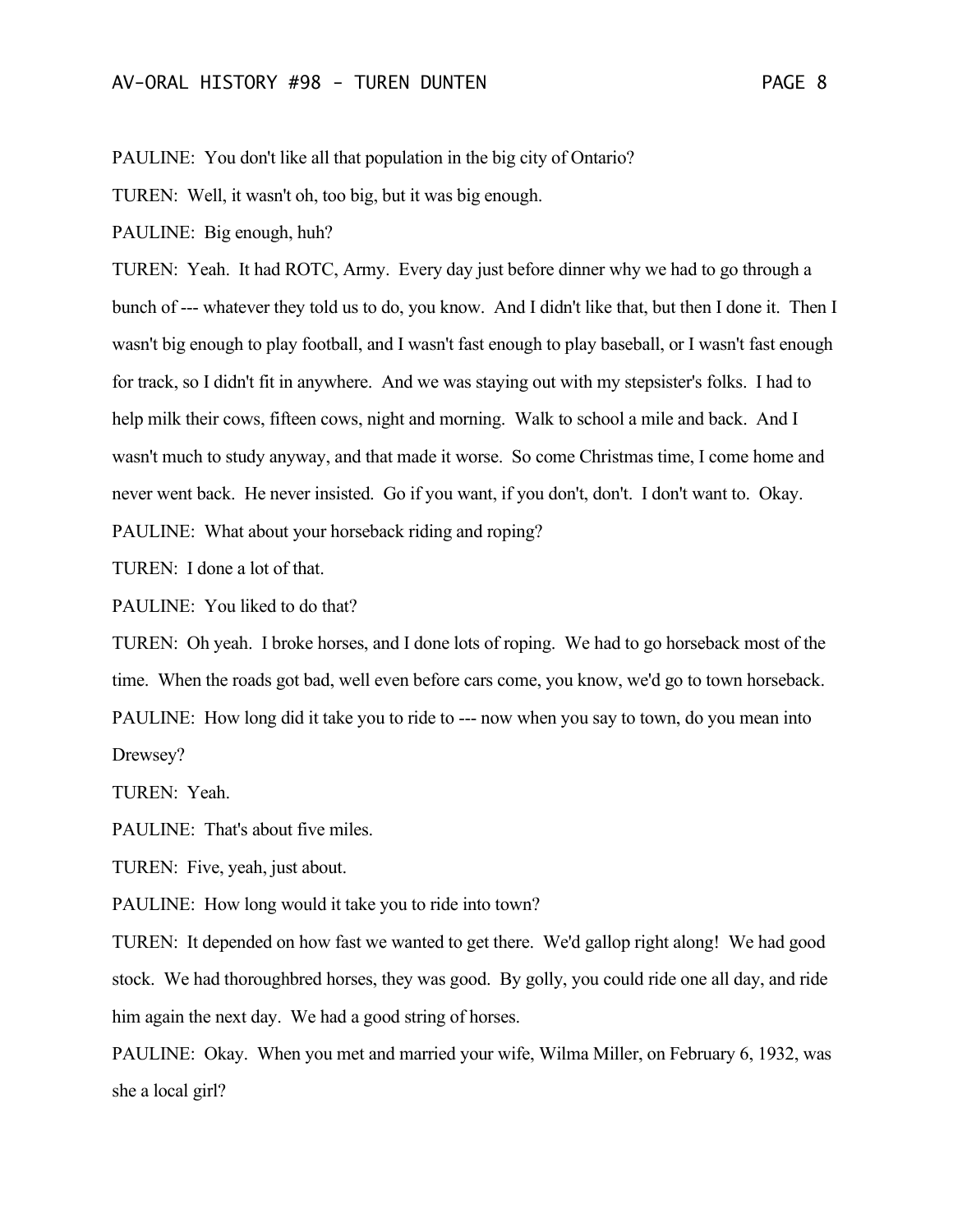TUREN: Well at the time, yeah, she was local. She was in the territory. But I didn't know her for a long time. I didn't run into her.

PAULINE: How did you happen to run onto her?

TUREN: Well, I sold her grandmother a load of hay. And I seen this gal, and she looked pretty

good. Well, that's what started it, and I hauled wood to her. Sold her hay and sold her wood.

PAULINE: Was she living at Drewsey then?

TUREN: Yes.

PAULINE: Who was her grandmother?

TUREN: Her grandmother --- oh, I can't think of her ---

PAULINE: I should wait until she comes back in. I'll catch up with that later, I'll ask her when she comes back in.

TUREN: Grandma somebody we called her.

PAULINE: You have four children? They were Turen Alfred Dunten, Helen Dunten Sargent,

Raymond G. Dunten, and Karen E. Dunten.

TUREN: There was one ahead of them.

PAULINE: Okay.

TUREN: The first one, we lost the first one.

PAULINE: You lost one before? She didn't write that down. It says here that you worked on

Highway 20 on Stinkingwater for a year when they ---

TUREN: Yeah. I worked from the top of Stinkingwater to the top of Drinkingwater.

PAULINE: From Stinkingwater to Drinkingwater.

TUREN: Yeah. I worked all the way, back and forth there.

PAULINE: You were running the big machinery, Cat's, a Caterpillar?

TUREN: No, I was running the air compressor. They was blowing big holes, you know. That was my job, running the air compressor.

PAULINE: They were building an entirely new road. The road didn't used to go right through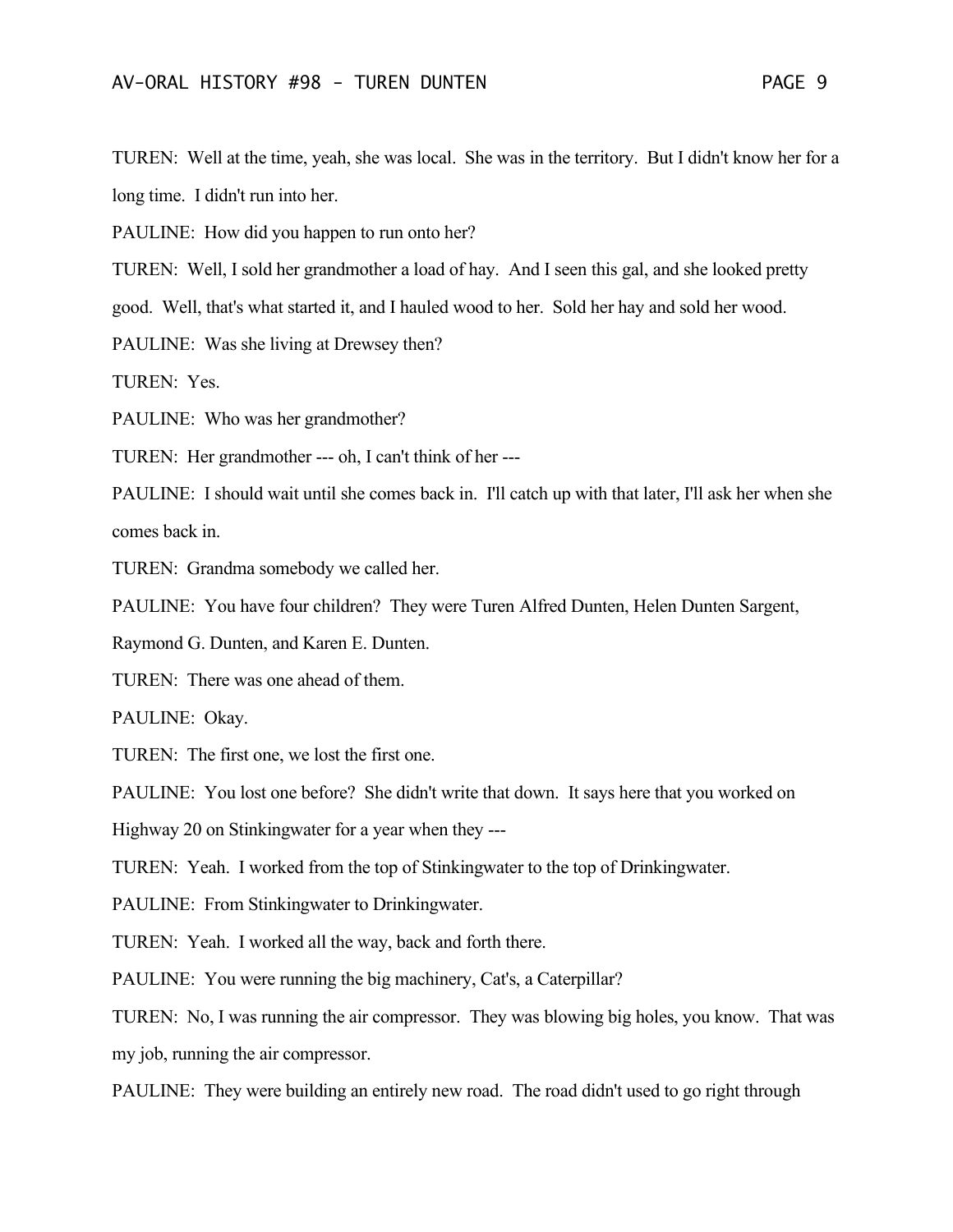there, did it?

TUREN: Yes, that's right.

PAULINE: That was about in 1934?

TUREN: I think that's when it was, '33 or '34. Worked all winter there.

PAULINE: And then in 1935, you bought the ranch from your dad?

TUREN: No, I bought it from Chet Stallard.

PAULINE: Oh, okay.

TUREN: Yeah, he came along one day and he says, "How would you like to buy a ranch?" And I

said, "What do you want for it?" He said, \$2,500." And I said, "I'll take it. What kind of terms?"

He says, "Five percent." Well, we grabbed it.

PAULINE: How many acres does it ---

TUREN: A 120 acres.

PAULINE: And did you still add your dad's property to it later on, or is --- was that still ---

TUREN: I never did. I never went back to the ranch. My younger brother, older brother had it, and then he sold it to my younger brother.

PAULINE: So, you still have the 120 acres? Did you ever add any other property to that?

TUREN: Oh yeah, I bought some more land.

PAULINE: You milked cows for a while and sold cream.

TUREN: Yes.

PAULINE: How did you get it to Ontario?

TUREN: Stage.

PAULINE: On the stage. How often did you ship cream?

TUREN: Oh, once, twice a week.

### SIDE B

PAULINE: Okay, let's pick up. You were talking about the cows that you milked and shipped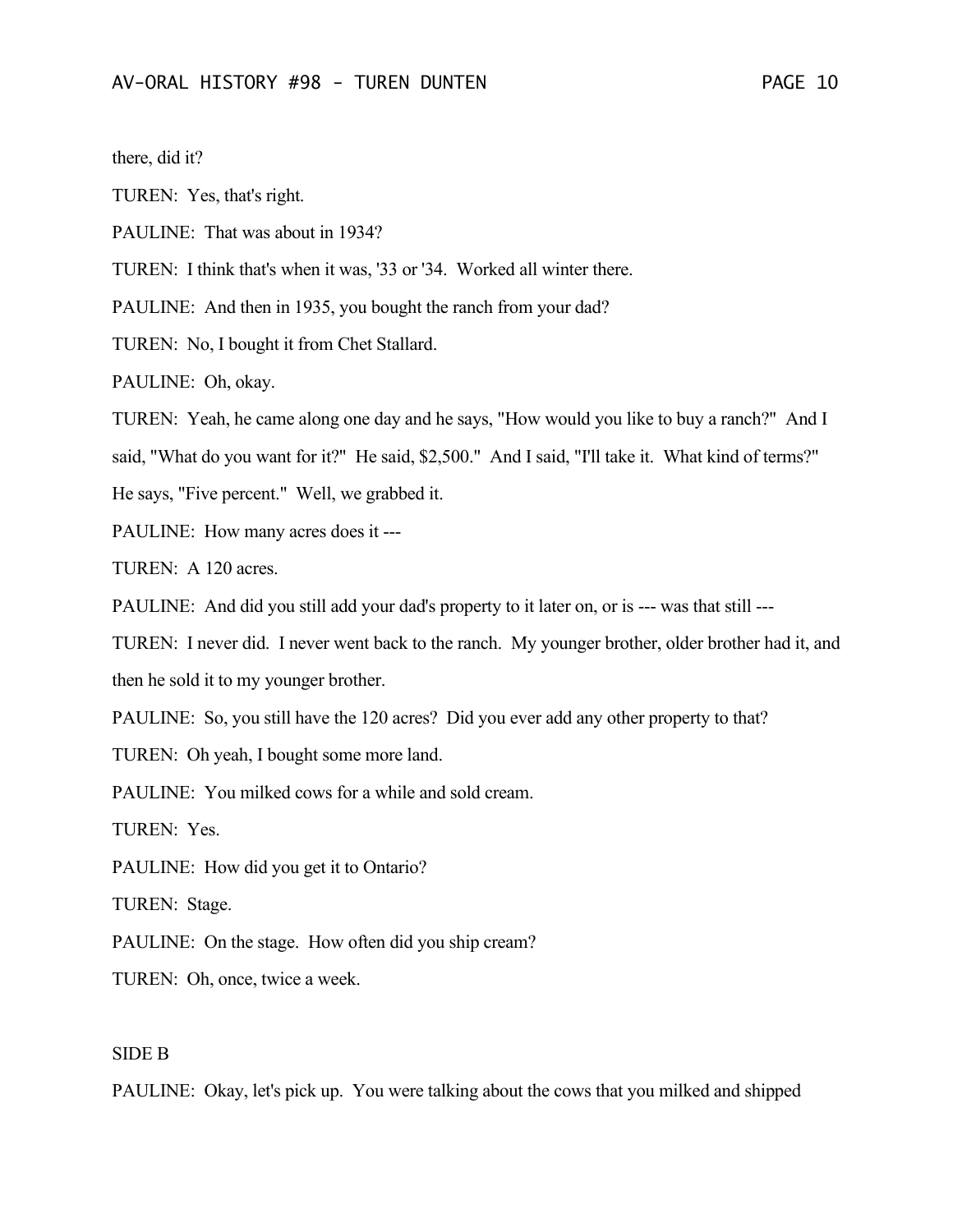cream. How many cows did you milk?

TUREN: Well, not over ten. Sometimes we'd get a hold of some leppy calves, and put them on the cows, and so that would cut down.

PAULINE: You milked them by hand?

TUREN: Oh, yeah.

PAULINE: And you had a cream separator that you ---

TUREN: Yeah, we didn't have to skim it.

PAULINE: Poured the milk in the top and cranked the handle, and see it come out the other ---

TUREN: Yeah, that's right.

PAULINE: I'm an old hand at cream separating myself.

TUREN: Yeah, we cranked a lot of it.

PAULINE: Before you got the cream separator, what did you do? Just let the cream rise to the top of the ---

WILMA: Oh, I think we always had a separator.

TUREN: We didn't take --- it didn't take us long --- I had to buy the cow. I bought the cows from, oh what was his name, that guy up the street? At the top of the mountain, Cawlfield. Then I bought some from another guy. I happened to have the money and bought them. That's how we got started in it.

PAULINE: Well, it wouldn't take too long skimming it off the top of the kettles.

WILMA: I think we got the separator. I can't remember ever having to skim. I think we got one just about the time we bought the cows.

PAULINE: The time you started. And did you do custom Cat work with a Caterpillar, dozer, or tractor? And how many --- You said you had a D-4 and a D-7; you had three tractors at one time? What are some of the jobs you did with the tractors?

TUREN: Well, I worked for the, for Chet Stallard out to his place, and then for anybody. I come clear over here in the Burns territory and did Cat work.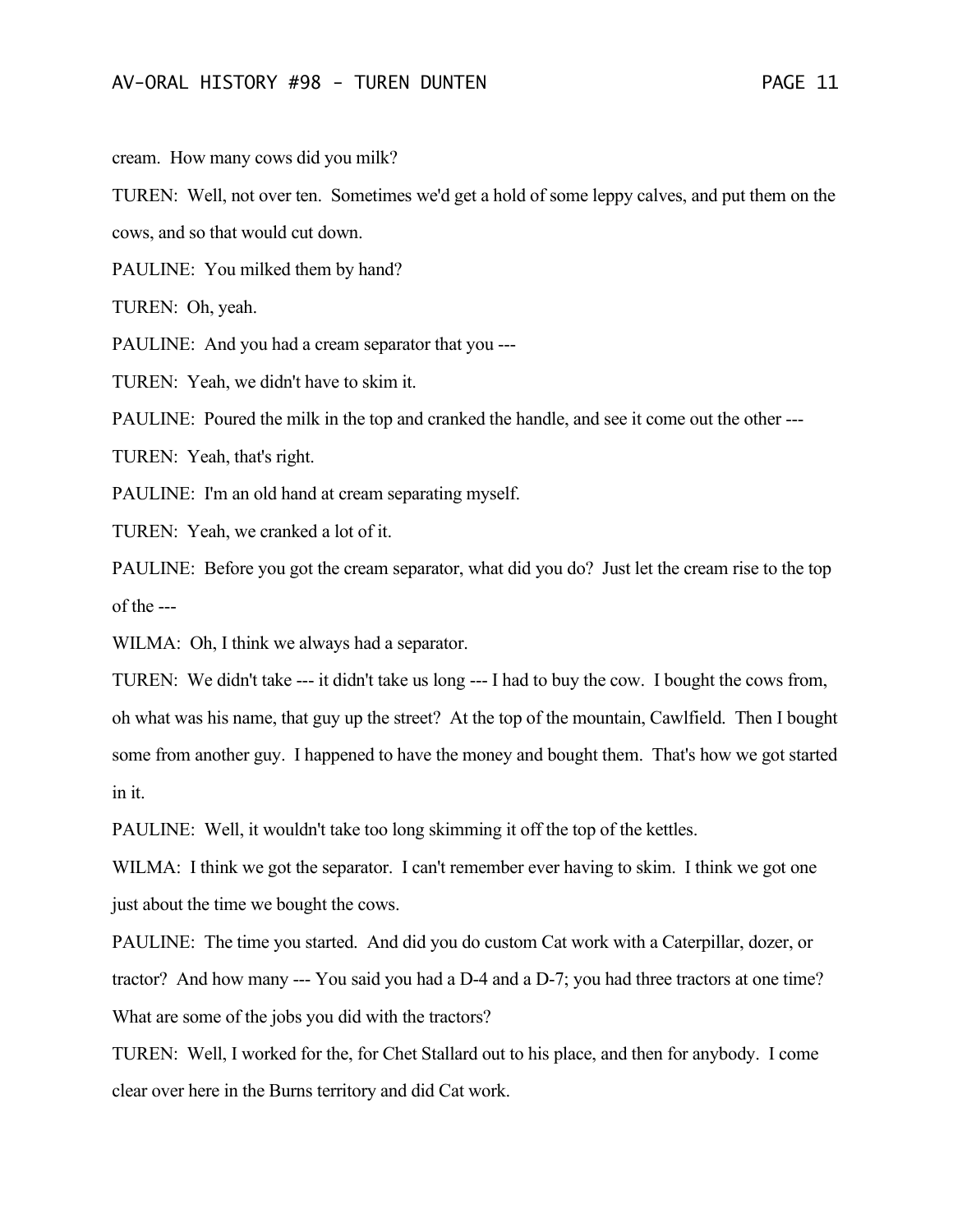PAULINE: I know that when they had a forest fire, or range fire, that they would ask everybody to help out. They would have a lot of paid people on the job to fight fire. Did you do any fire fighting with your ---

TUREN: Yeah, yeah. I done quite a lot of that, and then I done a lot of work in the forest.

PAULINE: As I understand it, when there ever was a fire like that, they could just call up and say, "We want you, come help." And you had to do it whether you wanted to or not.

TUREN: Yeah. They didn't have to say yes, or we want you, we was generally ahead of them. We were ahead of them usually.

PAULINE: We have talked about orchestra and your fiddling days there at the first, so we'll go on here to some of your other jobs. You cut and hauled wood for the neighbors. How far did you haul wood? Did you haul any into Burns, or just into Drewsey?

TUREN: No, I didn't haul any into Burns, just the Drewsey area, and the neighbors.

PAULINE: Well, it's a long ways, between 50 and 60 miles out there, from Burns to Drewsey.

TUREN: Fifty.

PAULINE: Fifty.

TUREN: Yeah, I hauled out of the mountains, I hauled poles. I done a lot of freight work. I hauled lumber. You know there was a small sawmill up there one time, I hauled for them. I was pretty busy all the time.

PAULINE: Yeah. You raised cattle, and hayed, and you are a member of the Van Grazing Co-op now, Co-operative. Who else is a member of that Co-operative?

TUREN: Well, we first set it up they was just two, and that was me and Joel, Joel Sword. And then he picked out two, and I picked out two, and there was six of us.

PAULINE: Is this the one that the Sitz are in? And who else? The two Sitz and ---

TUREN: One Sitz.

PAULINE: One Sitz.

WILMA: One Howard, and right now Jim Bentz, and ---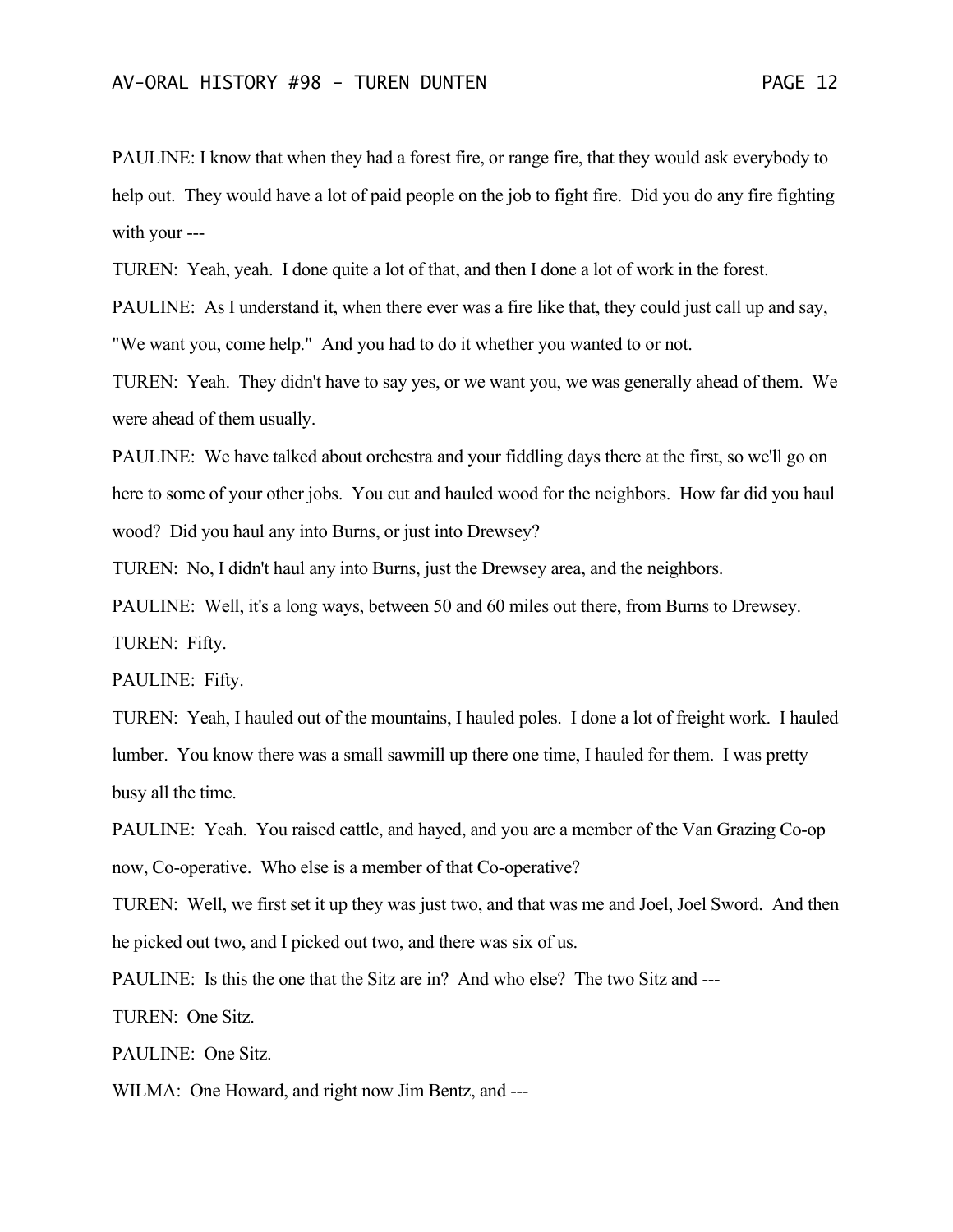PAULINE: You've done a lot of work in that area to improve the forage. I know I've been up there on grass tours, and one thing and another.

WILMA: Johnny Sword.

PAULINE: Johnny Sword.

TUREN: Yeah, Johnny Sword. Of course, Joel, the old man to start with, and he died, and Johnny took over. Six of us.

WILMA: Joel, Alfred, Jim Sitz, and Jim Bentz, that was required by PCA, not PCA, but the

Farmers Home. They required the six members in it.

PAULINE: Well, it's worked out real well for you.

TUREN: Oh boy, it's a gold mine.

PAULINE: Gold mine. Well, that's about as well as you can get.

TUREN: And we stole it. We bought it from the, Victor Cleveland, and he had quite a spread put together, nice spread. So, when we ask him, Joel and I, no, he didn't want to sell out. And she said, "Well I don't want to live here for the rest of my life." Next day, he came over and said, "Well I guess you can have it." Well, I didn't blame her, she had been there a long time, she was crippled, and she couldn't get television.

PAULINE: Well yeah, she needed to be someplace where she could have some comfort.

TUREN: Yeah, she was entitled to a little, she's been there since she was born, I think.

PAULINE: Okay. And you belonged to the Odd Fellows Lodge at one time?

TUREN: Yeah, I was head guy at one time.

PAULINE: That was at Drewsey. I guess the old Odd Fellows Hall is no longer there, somebody, they tore it down finally.

TUREN: No. Yeah, they finally tore it down.

PAULINE: And you joined the Drewsey Grange too, the year after it was organized. Do you remember when that was?

WILMA: '29.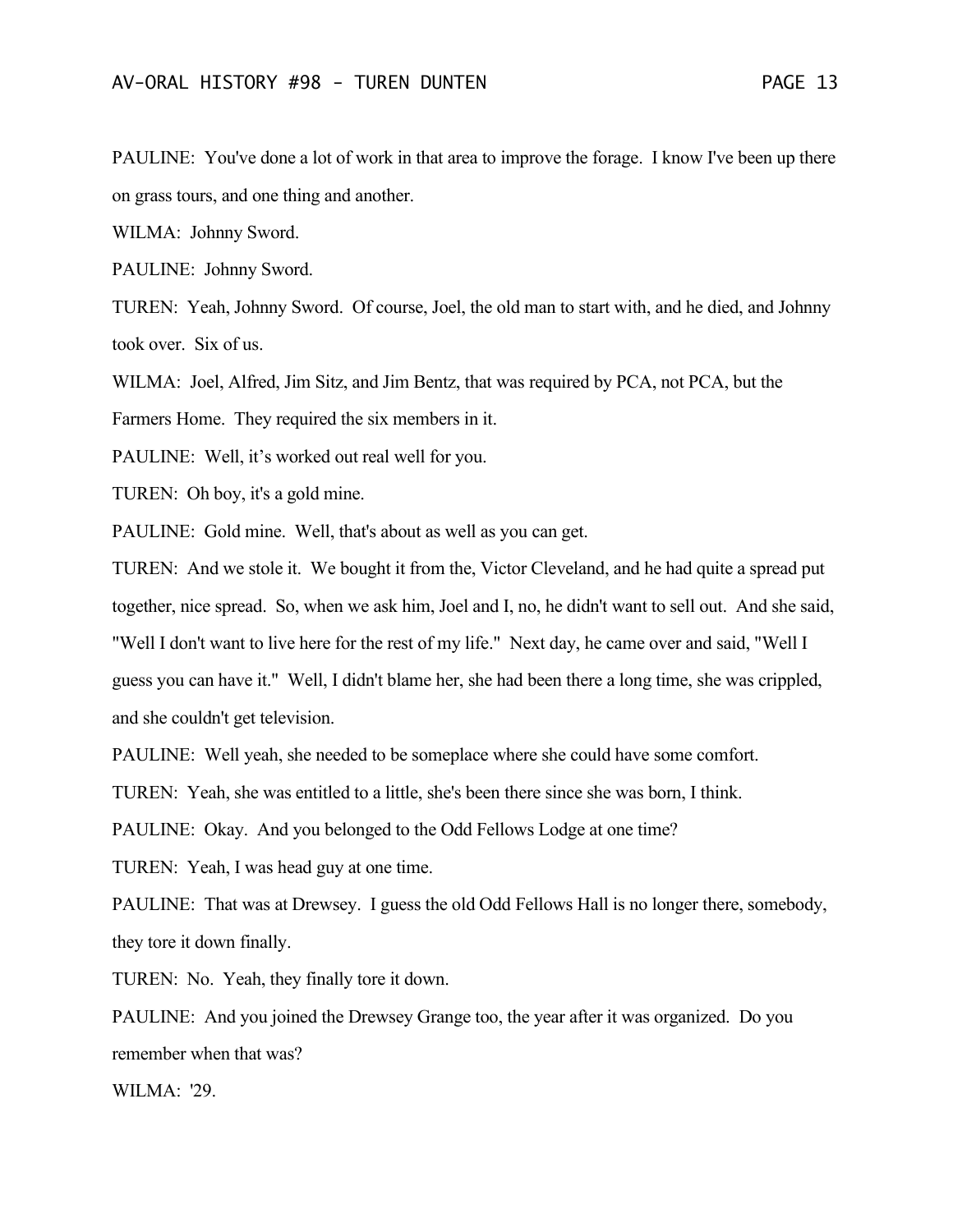PAULINE: 1929, and you joined in '30. It says here that you've had various offices from Overseer, Master, Assistant Steward, and you also belonged to the Harney County Pomona Grange, and you've been Master and Assistant Steward. And you're very active in the Oregon Old Time Fiddlers Association. You joined that last year after all these years of fiddling around; you finally joined and made it official. I know that you're working really hard with the local group to get this festival, contest, going.

WILMA: I can't think what they call this branch of the Fiddlers.

PAULINE: I can't either.

WILMA: Whatever it is, it's District #9, I can't think what they call it, it's got me.

PAULINE: You were on the school board at Kimball Flat, and you were on the Crane High School Board. Do you remember how many years you served on that Crane High School Board? TUREN: Four years.

PAULINE: Four years.

WILMA: I can't remember. Probably, maybe five, because about that time they put in a fifth member.

PAULINE: What we'd like to talk about now is just some of the things that you remember over the years, that you think were interesting, and that you'd like to talk about. Have you got any thing in particular that you'd like to put down to save for later on?

WILMA: Tell about what I've got written down there, about your mother and Monty getting run over in the sleigh.

TUREN: Oh yeah. Mom, I was just about, about a yearling, and my dad and the neighbors was cutting some posts up by what we call Mule Creek. And she decided she'd go up and see 'em, and throwed the kids in. I think Helen, or Lola, was with them. And when she got up there, and it was a steep hillside, and she turned around she lost control. Them horses broke loose and throwed me out of the --- and run over me, throwed me out of the, what do they call that, sleigh. Never hurt me none. Killed one of the horses. I remember that pretty vivid.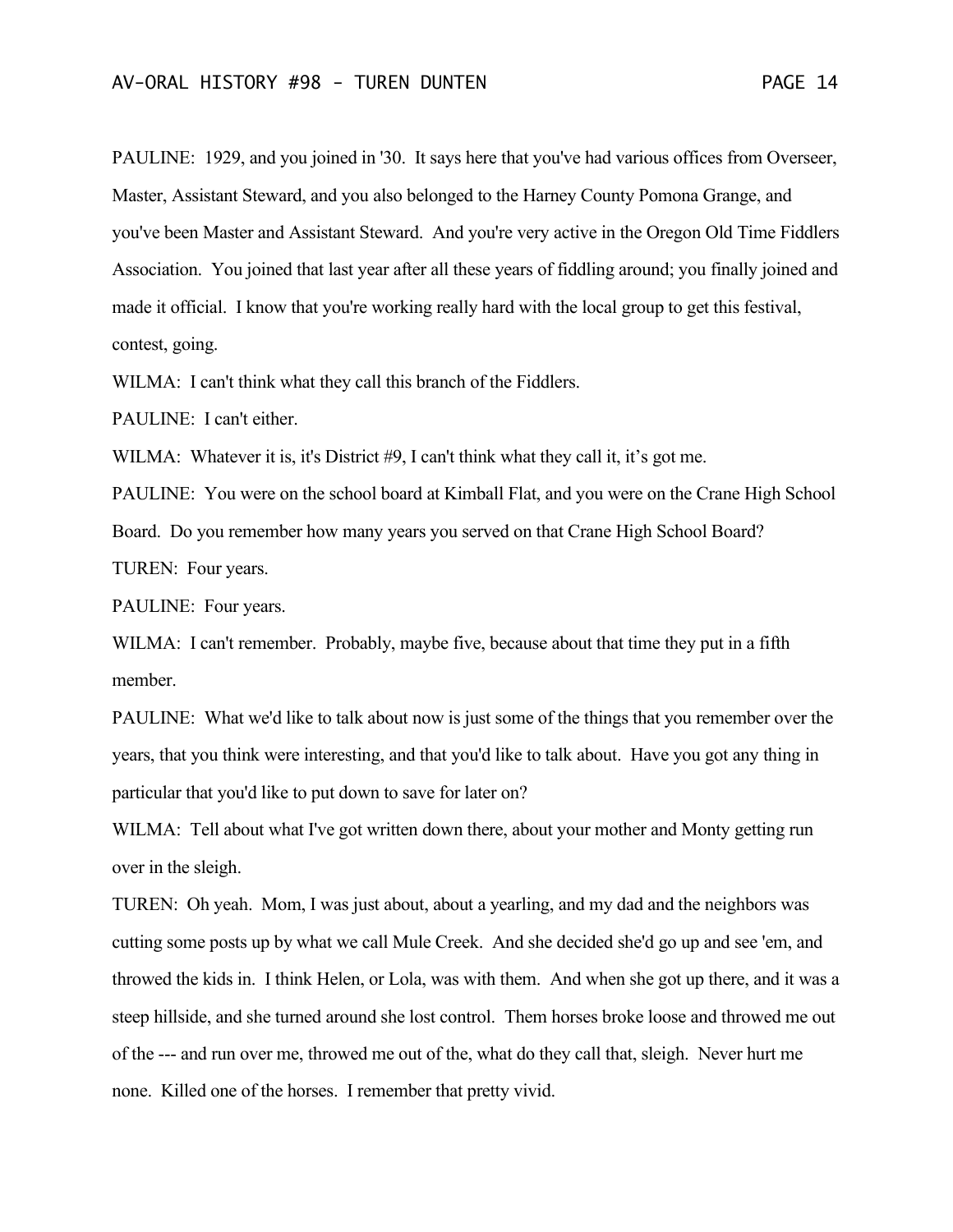PAULINE: How old were you?

TUREN: About a year old.

PAULINE: About a year old, that would have been pretty scary.

WILMA: I think he must have been older than a year.

TUREN: No, I wasn't!

WILMA: Well, if Lola was with you, it would have had to be.

TUREN: Well, I wasn't two years old though.

WILMA: You would have been about two.

PAULINE: Well, he could have been just about --- from June to ---

WILMA: There is 11 months between them. I don't know how old she was.

PAULINE: He could have been a year and a half; he could have been just about a year and a half,

and not two yet. I can't remember quite that far back. The earliest my memory --- although it's before I was three.

TUREN: Well, that was kind of vivid because things were moving pretty fast.

PAULINE: Yeah, I guess. Was the snow deep? The snow was deep enough to cushion you?

TUREN: Oh, I guess, yeah. The snow was pretty deep.

PAULINE: Just pushed you down in the snow.

TUREN: That was all that saved me.

PAULINE: That's all that saved you. Okay, so when, one time you and Jesse McMullen were hunting rabbits on Mule Creek, what happened that time?

TUREN: Well, we were on a creek, what was the name of that creek? It runs through Johnny Swords.

WILMA: Oh, I can't think.

TUREN: It wasn't Mule Creek.

WILMA: No.

TUREN: We went up on horseback. It was a pretty nice warm day, and we went down into this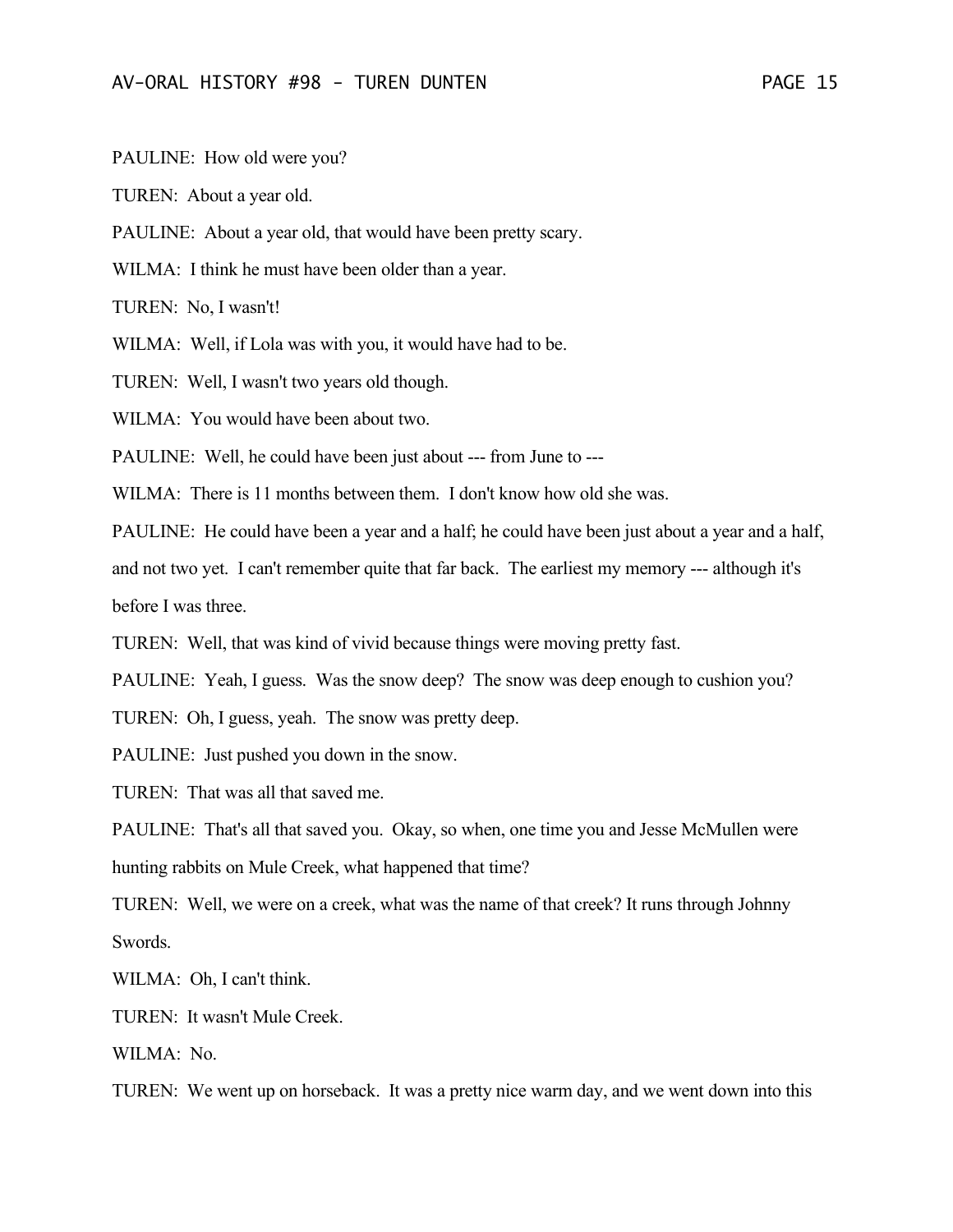creek and it was pretty steep, both ways --- and rabbits, and he had a couple of hound dogs. And we got in there and here would come a rabbit down one way, and here would come a dog, and about that time he'd run into another rabbit. And he takes after that rabbit, and we had rabbits going everywhere, and we run out of ammunition. Finally, it got pretty late, and we got cold, and we thought we'd better go home. Well, we was out of ammunition, and we was cold. Oh man it was cold, but I'll never forget that night, or that day.

PAULINE: How old were you when you did that?

TUREN: Oh, I was 16 years old, 15 or 16.

PAULINE: That would be a good days hunt all right, if you were 15. And the other thing that we have written down here is that Alfred was about a year and a half years old, and the front wheels of the truck dropped in the open cellar. Was he in the truck, or did he put it in gear, or were you driving, or what happened?

TUREN: He was in the truck, and I had drove it behind the house and parked, see. And he was on the floor; he was in there playing, nobody paying any attention to him. He just turned on the switch and stepped on the starter, and the starter was right under the steering wheel, you know, in them days. And zroom! Just the minute I heard it I knew what it was, and I run around the house. He'd, he hit the cellar that had caved in, and it throwed him off of his, he was riding the ---

PAULINE: Gas pedal?

TUREN: Gas pedal. You see, and he got jarred off of that and it died. Well, I got around there, and I says, "What's going on?" And he looked around like that, as much as if to say, "Nuthin". And I couldn't paddle him or nothing, he just looked so unconcerned.

PAULINE: Oh, dear! Okay. Let's go back here a little bit to your mom. We found out that she was born in Neilsville, Wisconsin, but you think that she was down in the Willamette Valley when she met your dad?

TUREN: I think so, yeah.

PAULINE: Okay.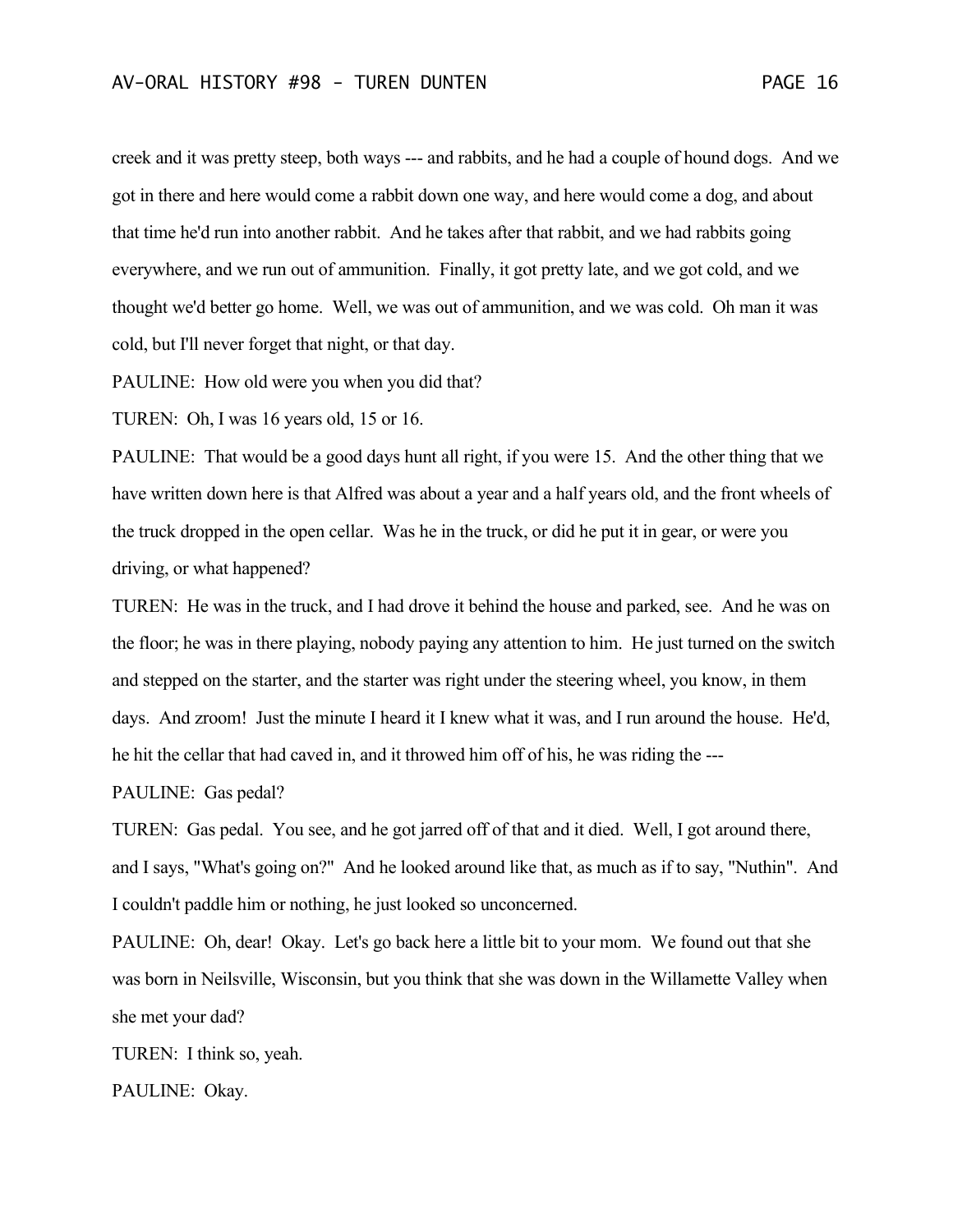WILMA: She was visiting out here, and had some cousins or ---

TUREN: She had some folks, an aunt come over there.

PAULINE: And he came to Harney County, or to Juntura, from the Willamette Valley too. Do you know over there, what part, what city or town?

WILMA: Pleasant Hill.

PAULINE: Pleasant Hill?

TUREN: Down in the Willamette Valley. Yeah, I remember being there. I don't know what town it was, but they had a roller skate rink there, two of them. And I put them on, or I didn't put them on, I sat down on one and they had a slope there --- and I went down that many a times, one foot, setting down on one ---

PAULINE: Do you know what year your dad came to Harney County?

TUREN: Well, he had to come in the '90's.

PAULINE: It would have been after, let's see, how much older is Montrose than you?

WILMA: I think he was born in 1900.

PAULINE: 1900, so it would have been just before 1900, or just before the turn of the century. I think I've got a date written down someplace from someone else, or from some other information.

WILMA: Probably '19, or I mean 1897 or '08, something like that.

PAULINE: Well, Drewsey used to be quite a thriving community.

TUREN: Oh yeah, Drewsey was the --- they brought the freight through Drewsey to Burns.

PAULINE: Yeah, really, the highway. When the highway went in, that's when the town sort of served no purpose anymore.

TUREN: Right. They lost, well; it's hanging on pretty good though. Been a pretty good town.

PAULINE: Do you remember it being called Gouge-Eye? Was that ever a term that you people out there used to refer to the community?

TUREN: Well, it's a ---

WILMA: It was just a nickname that was given to it because of the fights, but it wasn't a real name.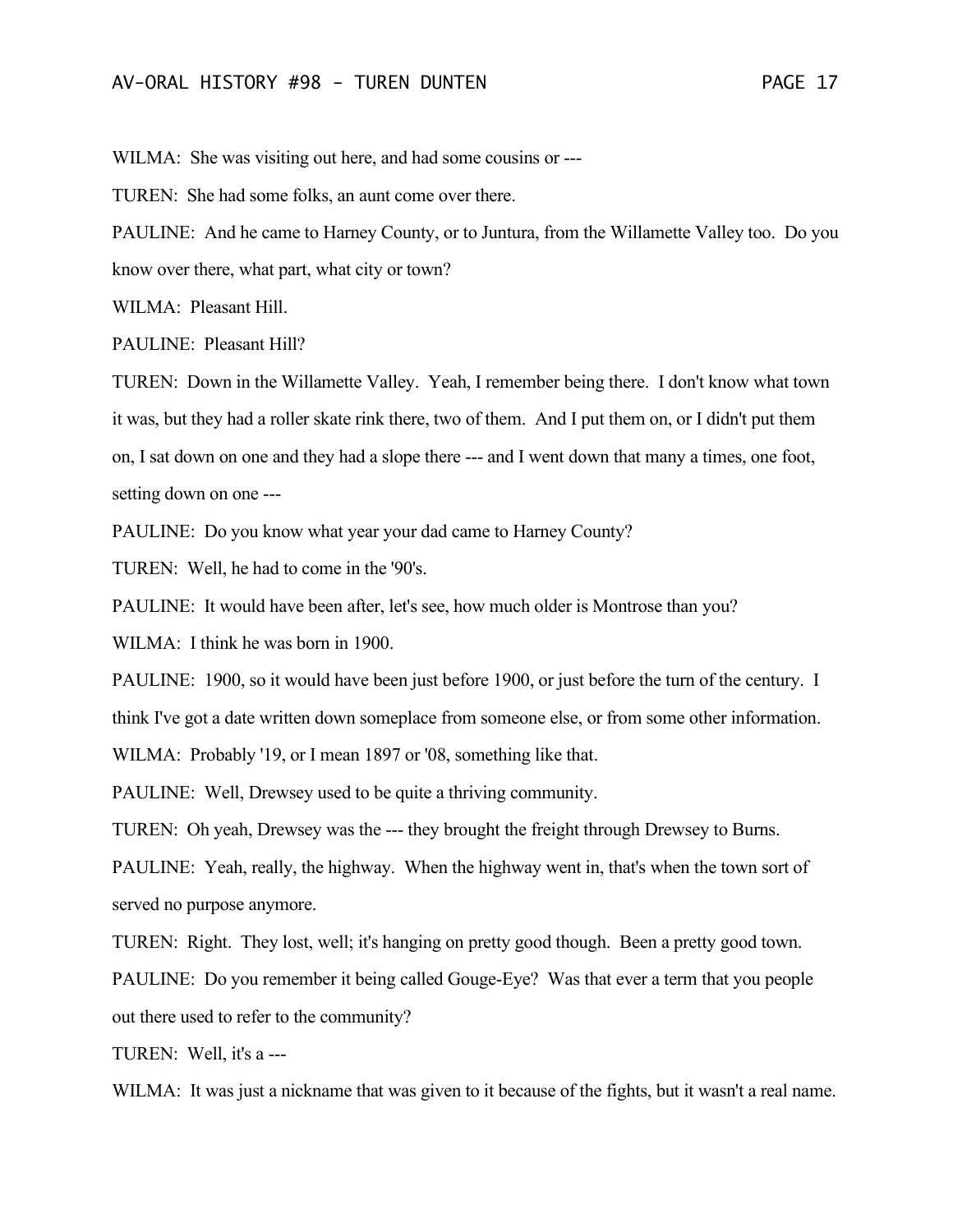TUREN: They had a habit of taking their thumb, you know, and probably only happened once, but the word got around. But as far as I know, nobody ever called that. They'd pull a knife, and they'd take a walk, and I suppose they'd fight. Some of them came from Burns too.

PAULINE: Yeah. Well, this is the stories I hear for something to do on Saturday night was to go to Drewsey and have a fight.

TUREN: Yeah. It was a pretty lively place. They had three saloons at one time, two restaurants, or hotels. That was before the car, then when it came, why things started to cave in.

PAULINE: Well, several people have told me about people deciding to have a dance, and going to someone's house and moving out all of the furniture and proceeding to dance all night. Did you have any experience like that?

TUREN: Oh yeah. I remember them places, and things, but I wasn't dancing, and I wasn't playing, I was pretty small.

PAULINE: By the time you were playing for dances, they met at the community hall, or the schoolhouse, the Grange Hall?

TUREN: Yeah. Well, once in awhile we'd have a dance up at the schoolhouse, up there where we turned this morning.

WILMA: At Wolf Creek?

TUREN: No, not Wolf Creek, Pine Creek. I didn't play for it though. They done that quite a bit. PAULINE: Well, the Drewsey dances are noted for a good fun time.

WILMA: They are almost a thing of the past now.

TUREN: They was a lot of fiddlers up at the upper end, you know, and they was liable to have a dance anytime. And they'd have a crowd too, and they was a lot of people in them days. If they were out of sight, why there was a cabin, or a house and people living, and they was living.

That land that we got when we formed this Co-op, why we --- I bet we took --- took on ten or fifteen homes around.

PAULINE: You were talking a little while ago about how Turen happened to find you, and he said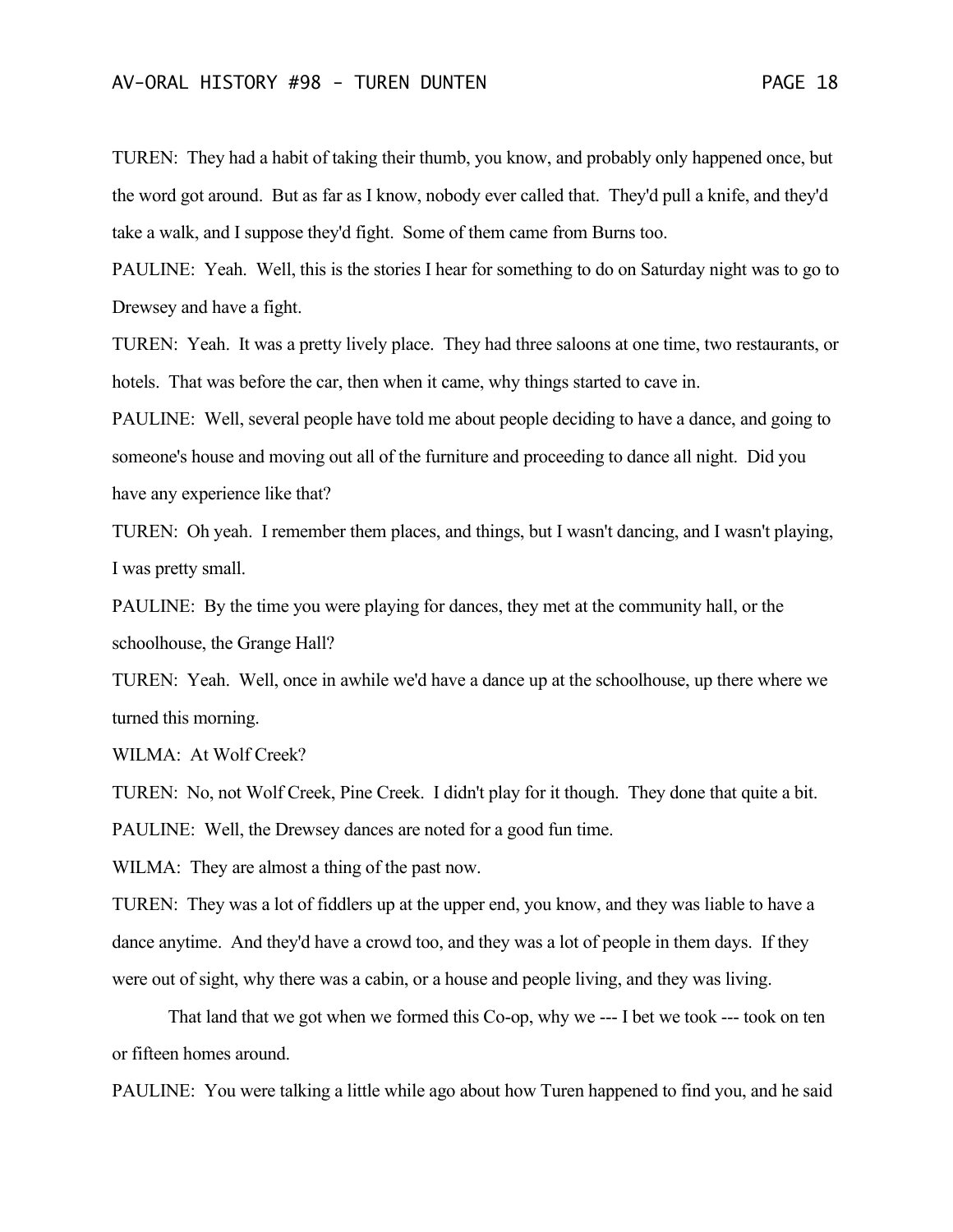he sold your grandmother a load of hay, but we didn't get your grandmother's name. Who was your grandmother?

WILMA: Mrs. Hamilton. She was my Grandmother Miller, but she married a Hamilton

afterwards, and she ran the City Hotel. And they ran the livery stable, one of the livery stables.

PAULINE: And this was in Drewsey?

WILMA: Yes. And the other livery stable was in the other hotel.

TUREN: Had a barber shop in Drewsey at that time too.

WILMA: Oh yes. Used to be a jewelry store, a newspaper, just a lot of different things.

PAULINE: How old were you when you and Turen married?

WILMA: I was 21, and he was 25.

PAULINE: Well, is there anything else? We're getting, we've got a little bit of tape left here. Is there anything else that we haven't talked about? We visited about Turen's fiddling career, and his musical career while you were out.

TUREN: Well, I had an uncle that lived in Canyon City, and we used to go to Canyon City with my dad in the Model-T, and the brakes would go bad about halfway down ---

PAULINE: It would be a kind of a scary trip going down canyon grade with no brakes.

TUREN: It was a bit scary is right. That was the first time. The second time we tied a tree on there and nothing to it. An old Model-T.

PAULINE: It did slow you down a little bit.

TUREN: You bet. Well, you got, got slowed down before it got away from him anyway. And I still don't like it, that road.

PAULINE: No. The new road, or the highway, is pretty winding and twisty, and you look over the side and see where the road used to go. I have to say it looked pretty hairy to me.

TUREN: Well, the old road, they got down off the grade pretty fast, you know. And then it wasn't too deep, if you went over the grade, like it is now. Look off of there and ---

PAULINE: It's a long way down.